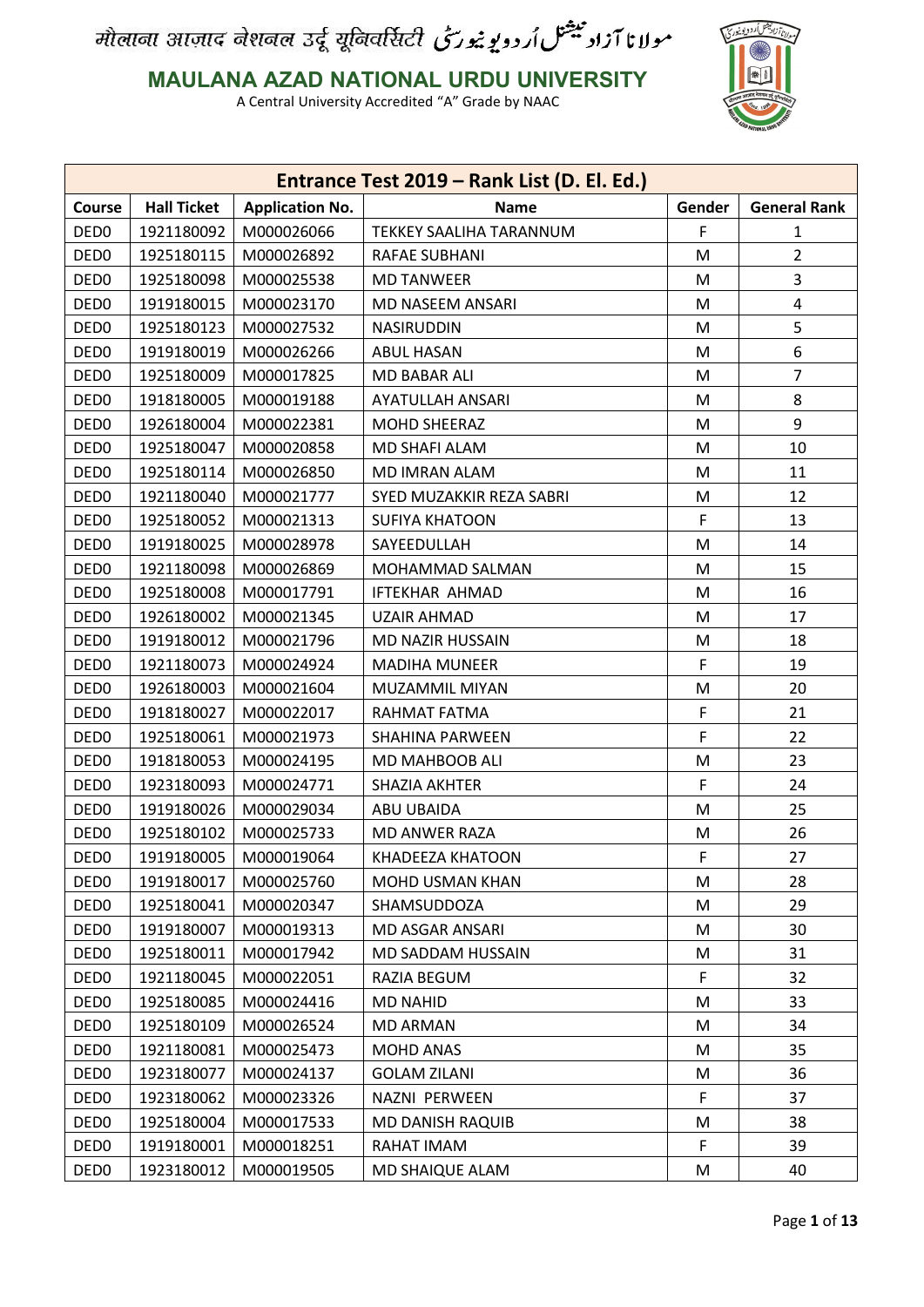

**MAULANA AZAD NATIONAL URDU UNIVERSITY**

|                  |                    |                        | Entrance Test 2019 - Rank List (D. El. Ed.) |        |                     |
|------------------|--------------------|------------------------|---------------------------------------------|--------|---------------------|
| Course           | <b>Hall Ticket</b> | <b>Application No.</b> | <b>Name</b>                                 | Gender | <b>General Rank</b> |
| DED <sub>0</sub> | 1918180035         | M000022558             | <b>MD IRSHAD</b>                            | M      | 41                  |
| DED <sub>0</sub> | 1918180070         | M000025936             | <b>MD KASHIF OWAIS</b>                      | M      | 42                  |
| DED <sub>0</sub> | 1923180067         | M000023527             | ABU AMIR                                    | M      | 43                  |
| DED <sub>0</sub> | 1923180090         | M000024740             | MD MEYAR ALAM                               | M      | 44                  |
| DED <sub>0</sub> | 1918180042         | M000022950             | <b>MD SAJID ALI</b>                         | M      | 45                  |
| DED <sub>0</sub> | 1923180140         | M000027508             | <b>DILKASH MAJEED</b>                       | M      | 46                  |
| DED <sub>0</sub> | 1923180061         | M000023197             | MD NAZISH ANWER                             | M      | 47                  |
| DED <sub>0</sub> | 1918180009         | M000019622             | SHAHEEN PERWEEN                             | F      | 48                  |
| DED <sub>0</sub> | 1918180028         | M000022023             | RAFAT FATMA                                 | F      | 49                  |
| DED <sub>0</sub> | 1923180119         | M000026243             | MD RAGHIB ANWAR                             | M      | 50                  |
| DED <sub>0</sub> | 1925180075         | M000023603             | <b>NAIYEER HUSSAIN</b>                      | М      | 51                  |
| DED <sub>0</sub> | 1923180096         | M000024864             | AFIYA TABASSUM                              | F      | 52                  |
| DED <sub>0</sub> | 1923180083         | M000024228             | <b>HASAN KAMAL</b>                          | M      | 53                  |
| DED <sub>0</sub> | 1918180008         | M000019620             | <b>MD AHSAN</b>                             | M      | 54                  |
| DED <sub>0</sub> | 1918180013         | M000020273             | SANA AFREEN                                 | F      | 55                  |
| DED <sub>0</sub> | 1921180122         | M000028247             | BYAGARI MAHANANDA                           | M      | 56                  |
| DED <sub>0</sub> | 1917180001         | M000027748             | SHAFIA QAMAR                                | F      | 57                  |
| DED <sub>0</sub> | 1921180130         | M000028992             | <b>TASLEEM BEGUM</b>                        | F      | 58                  |
| DED <sub>0</sub> | 1925180090         | M000025032             | <b>MD ASIF ALI</b>                          | M      | 59                  |
| DED <sub>0</sub> | 1918180034         | M000022489             | <b>FIZA PERWEEN</b>                         | F      | 60                  |
| DED <sub>0</sub> | 1923180010         | M000019478             | WAQUAR AHMAD                                | M      | 61                  |
| DED <sub>0</sub> | 1923180050         | M000022463             | DARAKHSHAN PRAWEEN                          | F      | 62                  |
| DED <sub>0</sub> | 1918180022         | M000021264             | MD FAIYYAZ AHMAD                            | M      | 63                  |
| DED <sub>0</sub> | 1923180049         | M000022453             | <b>MAHTAB ALAM</b>                          | M      | 64                  |
| DED <sub>0</sub> | 1925180099         | M000025644             | <b>GHALIB IMAM</b>                          | M      | 65                  |
| DED <sub>0</sub> | 1911180003         | M000022290             | MD ATHAR HUSSAIN                            | M      | 66                  |
| DED <sub>0</sub> | 1923180017         | M000019814             | ABDUR RAHMAN SHAD                           | M      | 67                  |
| DED <sub>0</sub> | 1923180013         | M000019508             | MD IMAM UDDIN                               | М      | 68                  |
| DED <sub>0</sub> | 1923180024         | M000020796             | <b>MD MOHSIN</b>                            | M      | 69                  |
| DED <sub>0</sub> | 1924180011         | M000028150             | <b>MOHD RAIHAN</b>                          | M      | 70                  |
| DED <sub>0</sub> | 1925180046         | M000020769             | MD AMIR SOHAIL                              | M      | 71                  |
| DED <sub>0</sub> | 1918180080         | M000026730             | <b>ABDUL WAHAB</b>                          | M      | 72                  |
| DED <sub>0</sub> | 1913180007         | M000025531             | ABU SHAHMA                                  | М      | 73                  |
| DED <sub>0</sub> | 1923180039         | M000021988             | <b>MD MOHSIN</b>                            | M      | 74                  |
| DED <sub>0</sub> | 1922180027         | M000028628             | SHAIK RAZIYA                                | F      | 75                  |
| DED <sub>0</sub> | 1913180009         | M000025613             | SHAMA ZARREEN                               | F      | 76                  |
| DED <sub>0</sub> | 1911180001         | M000019165             | MD ZUBAIR ALAM                              | M      | 77                  |
| DED <sub>0</sub> | 1923180056         | M000022783             | KHALEDA KHATOON                             | F      | 78                  |
| DED <sub>0</sub> | 1913180006         | M000024815             | MOHAMMAD ABUBAKAR                           | M      | 79                  |
| DED <sub>0</sub> | 1925180107         | M000026463             | <b>ERAM FIRDOUSH</b>                        | F      | 80                  |
| DED <sub>0</sub> | 1919180004         | M000018973             | MD ZAHIDUL ISLAM                            | M      | 81                  |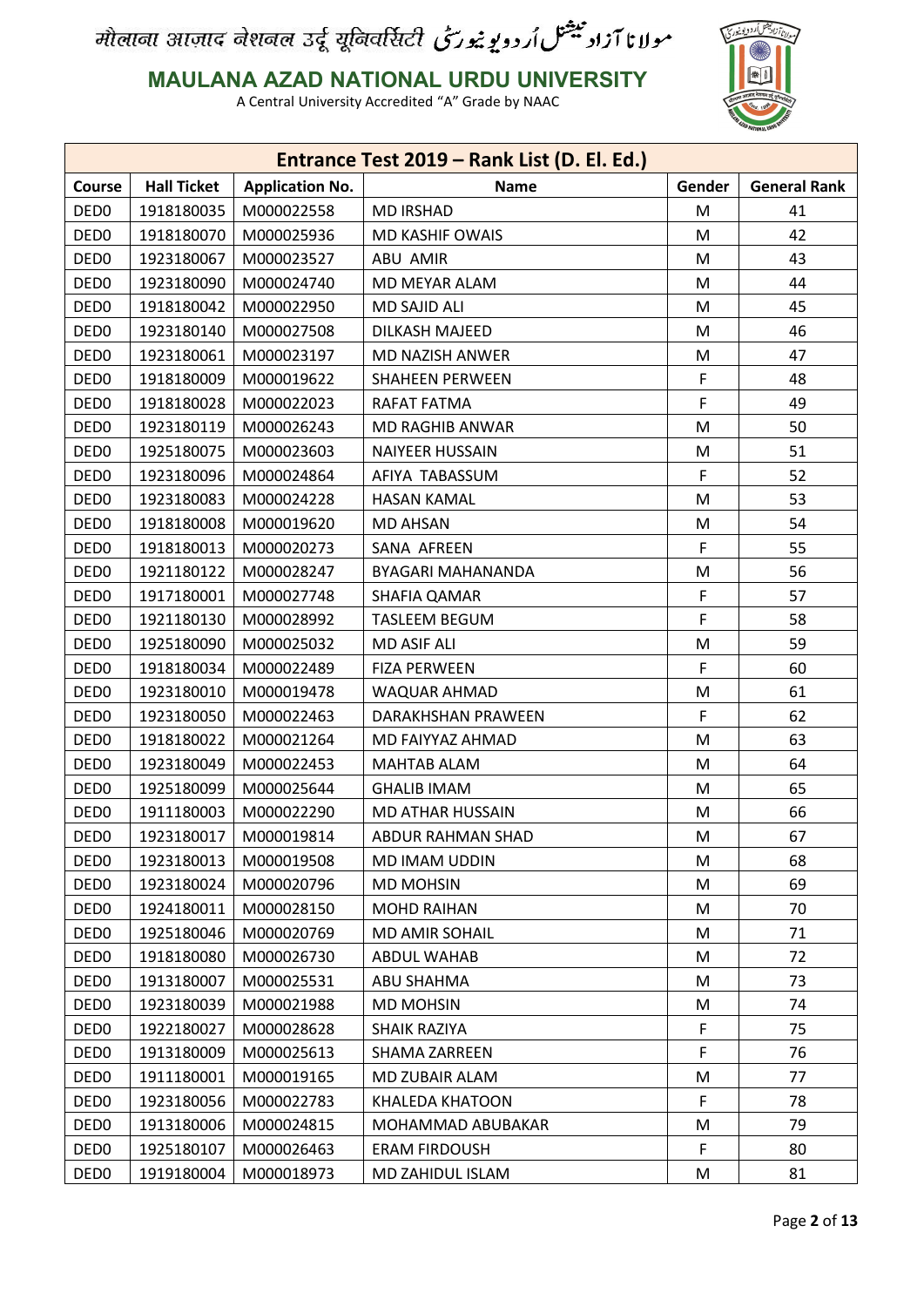

#### **MAULANA AZAD NATIONAL URDU UNIVERSITY**

|                  |                    |                        | Entrance Test 2019 - Rank List (D. El. Ed.) |        |                     |
|------------------|--------------------|------------------------|---------------------------------------------|--------|---------------------|
| <b>Course</b>    | <b>Hall Ticket</b> | <b>Application No.</b> | <b>Name</b>                                 | Gender | <b>General Rank</b> |
| DED <sub>0</sub> | 1925180130         | M000028351             | MD SAJID ALAM                               | M      | 82                  |
| DED <sub>0</sub> | 1923180029         | M000020999             | MD ABUZAR                                   | М      | 83                  |
| DED <sub>0</sub> | 1923180102         | M000025195             | <b>SUFIYA PERWEEN</b>                       | F      | 84                  |
| DED <sub>0</sub> | 1923180137         | M000027458             | <b>HOMA FARHAT</b>                          | F      | 85                  |
| DED <sub>0</sub> | 1918180025         | M000022003             | SAJIYA NAAZ                                 | F      | 86                  |
| DED <sub>0</sub> | 1923180169         | M000028963             | SUHILA AFRIN                                | F      | 87                  |
| DED <sub>0</sub> | 1921180046         | M000022358             | SHAH SAOOD                                  | M      | 88                  |
| DED <sub>0</sub> | 1921180080         | M000025431             | <b>FASIYA NIKHAT</b>                        | F      | 89                  |
| DED <sub>0</sub> | 1925180104         | M000026353             | MD SHAHID RIZWI                             | M      | 90                  |
| DED <sub>0</sub> | 1918180011         | M000019809             | <b>NEMAT ALI</b>                            | M      | 91                  |
| DED <sub>0</sub> | 1921180008         | M000018222             | MINHAJUNNISA BEGUM                          | F      | 92                  |
| DED <sub>0</sub> | 1923180030         | M000021007             | SALEHA KHURSHID                             | F      | 93                  |
| DED <sub>0</sub> | 1925180012         | M000018278             | SALEHA QUAMAR                               | F      | 94                  |
| DED <sub>0</sub> | 1925180013         | M000018345             | <b>FARHEEN NAZ</b>                          | F      | 95                  |
| DED <sub>0</sub> | 1923180138         | M000027475             | SABA FARHAT                                 | F      | 96                  |
| DED <sub>0</sub> | 1925180074         | M000023474             | <b>BIBI AAFRIN</b>                          | F      | 97                  |
| DED <sub>0</sub> | 1923180141         | M000027512             | <b>MERAJ ALAM</b>                           | М      | 98                  |
| DED <sub>0</sub> | 1923180130         | M000027005             | <b>ADINA KHATOON</b>                        | F      | 99                  |
| DED <sub>0</sub> | 1925180069         | M000023006             | <b>MD SAJID</b>                             | М      | 100                 |
| DED <sub>0</sub> | 1923180069         | M000023773             | <b>NIKKI BEGUM</b>                          | F      | 101                 |
| DED <sub>0</sub> | 1923180054         | M000022673             | RANA RAHMANI                                | F      | 102                 |
| DED <sub>0</sub> | 1925180084         | M000024378             | SHAGUFTA PARWEEN                            | F      | 103                 |
| DED <sub>0</sub> | 1925180072         | M000023336             | <b>JUWAIRIYA HAROON</b>                     | F      | 104                 |
| DED <sub>0</sub> | 1925180027         | M000019518             | <b>MD BELAL</b>                             | M      | 105                 |
| DED <sub>0</sub> | 1919180010         | M000020684             | MD PHOOL HASAN                              | M      | 106                 |
| DED <sub>0</sub> | 1919180024         | M000028421             | MOHD MAHTAB ALAM                            | М      | 107                 |
| DED <sub>0</sub> | 1918180045         | M000023139             | ABDUR RAHMAN                                | M      | 108                 |
| DED <sub>0</sub> | 1921180026         | M000020520             | SHAIK MEER RAFIYA SULTANA                   | F      | 109                 |
| DED <sub>0</sub> | 1918180060         | M000024980             | MD SARFARAZ EQUBAL                          | M      | 110                 |
| DED <sub>0</sub> | 1921180102         | M000027300             | SURAYYA SUFANA UNNISA                       | F      | 111                 |
| DED <sub>0</sub> | 1923180018         | M000019877             | <b>BIBI GULISTAN BEGUM</b>                  | F      | 112                 |
| DED <sub>0</sub> | 1918180083         | M000027664             | <b>MD SULTAN</b>                            | M      | 113                 |
| DED <sub>0</sub> | 1921180031         | M000021303             | <b>TALAT FATMA</b>                          | F      | 114                 |
| DED <sub>0</sub> | 1923180110         | M000025813             | <b>MD KASED</b>                             | M      | 115                 |
| DED <sub>0</sub> | 1923180112         | M000025906             | MD DANISH QUAMAR                            | M      | 116                 |
| DED <sub>0</sub> | 1923180065         | M000023394             | MD USMAN GANI                               | M      | 117                 |
| DED <sub>0</sub> | 1921180039         | M000021746             | MAHROZ SALIM                                | F      | 118                 |
| DED <sub>0</sub> | 1918180088         | M000028222             | <b>FAISAL EQUBAL</b>                        | M      | 119                 |
| DED <sub>0</sub> | 1918180023         | M000021370             | SHAISTA KHATOON                             | F      | 120                 |
| DED <sub>0</sub> | 1925180113         | M000026760             | <b>MD ASIF QUAMAR</b>                       | M      | 121                 |
| DED <sub>0</sub> | 1925180036         | M000020232             | MD SADIQUE ALAM                             | M      | 122                 |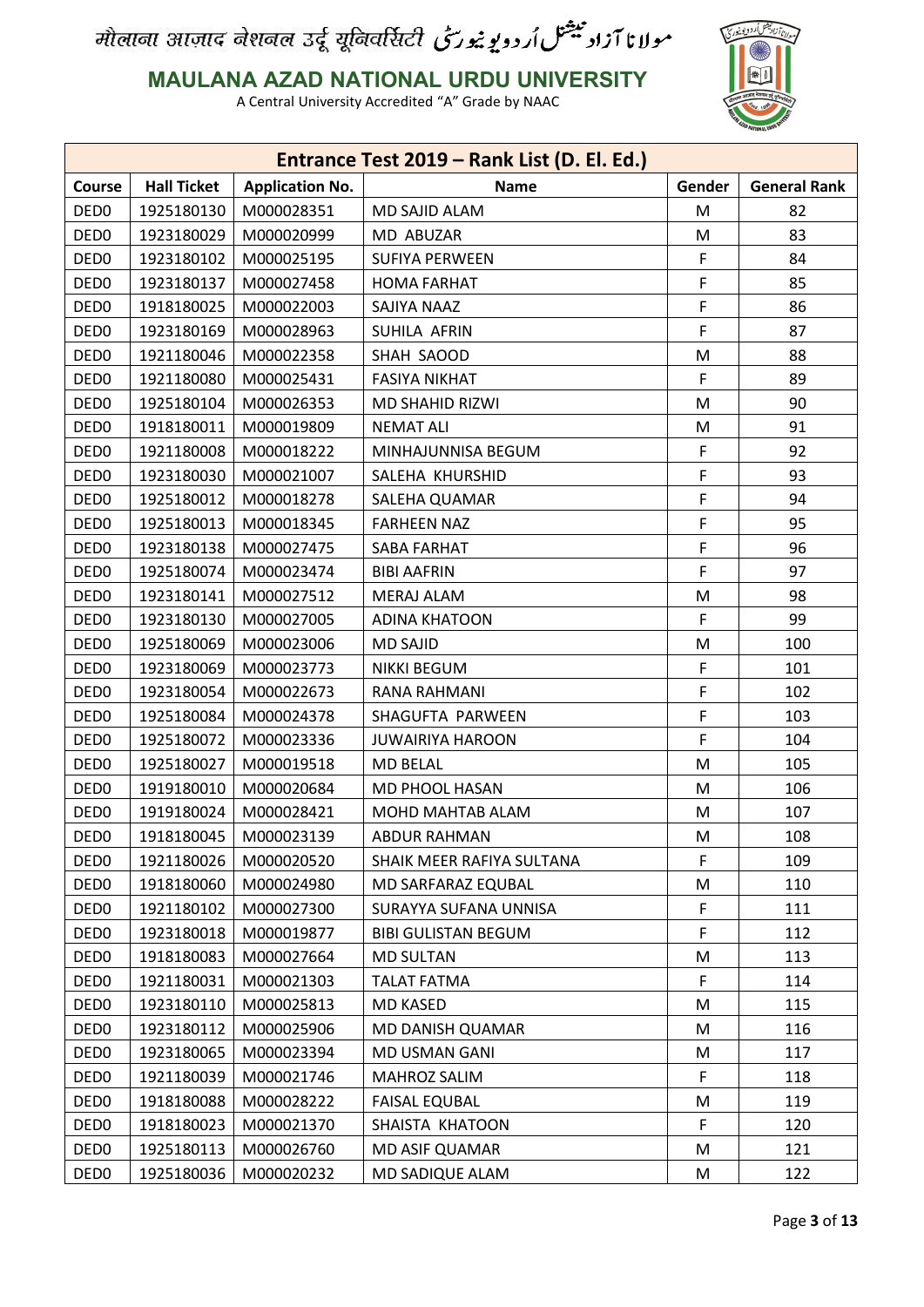

**MAULANA AZAD NATIONAL URDU UNIVERSITY**

|                  |                    |                        | Entrance Test 2019 - Rank List (D. El. Ed.) |        |                     |
|------------------|--------------------|------------------------|---------------------------------------------|--------|---------------------|
| Course           | <b>Hall Ticket</b> | <b>Application No.</b> | <b>Name</b>                                 | Gender | <b>General Rank</b> |
| DED <sub>0</sub> | 1918180038         | M000022839             | <b>MD NOORULLAH</b>                         | M      | 123                 |
| DED <sub>0</sub> | 1921180068         | M000024582             | SHAIK ARSHIYA                               | F      | 124                 |
| DED <sub>0</sub> | 1923180048         | M000022437             | SHABANA PARWEEN                             | F      | 125                 |
| DED <sub>0</sub> | 1923180001         | M000017755             | SEEMA KHANAM                                | F      | 126                 |
| DED <sub>0</sub> | 1925180097         | M000025433             | MD SHAKIL ALAM                              | M      | 127                 |
| DED <sub>0</sub> | 1925180129         | M000028306             | MD ARSHAD                                   | M      | 128                 |
| DED <sub>0</sub> | 1921180054         | M000023107             | <b>HINA TAHSEEN</b>                         | F      | 129                 |
| DED <sub>0</sub> | 1923180106         | M000025601             | <b>NESAR AHMAD</b>                          | M      | 130                 |
| DED <sub>0</sub> | 1923180026         | M000020970             | <b>NAFISA NAZ</b>                           | F      | 131                 |
| DED <sub>0</sub> | 1921180002         | M000017937             | SUMMAIYA AMREEN                             | F      | 132                 |
| DED <sub>0</sub> | 1914180004         | M000018605             | AYISHA BANU                                 | F      | 133                 |
| DED <sub>0</sub> | 1925180056         | M000021488             | <b>MD ASLAM</b>                             | M      | 134                 |
| DED <sub>0</sub> | 1925180010         | M000017827             | <b>MD ABSAR</b>                             | M      | 135                 |
| DED <sub>0</sub> | 1923180131         | M000027012             | <b>HEENA PARWEEN</b>                        | F      | 136                 |
| DED <sub>0</sub> | 1921180035         | M000021470             | <b>FARHEEN SULTANA</b>                      | F      | 137                 |
| DED <sub>0</sub> | 1925180105         | M000026375             | MD TABISH AHMED                             | M      | 138                 |
| DED <sub>0</sub> | 1921180058         | M000023352             | SAMREEN FIRDOSE                             | F      | 139                 |
| DED <sub>0</sub> | 1918180014         | M000020420             | <b>TAUHID ALAM</b>                          | M      | 140                 |
| DED <sub>0</sub> | 1925180006         | M000017555             | SABA NAAZ                                   | F      | 141                 |
| DED <sub>0</sub> | 1921180012         | M000018621             | MAKATHA ULFATH BEGUM                        | F      | 142                 |
| DED <sub>0</sub> | 1923180057         | M000022791             | AAFREEN SHAHEEN                             | F      | 143                 |
| DED <sub>0</sub> | 1921180052         | M000023056             | <b>ZAINAB KHATOON</b>                       | F      | 144                 |
| DED <sub>0</sub> | 1921180123         | M000028353             | <b>GULAM HAMID HUZAIFA</b>                  | M      | 145                 |
| DED <sub>0</sub> | 1925180076         | M000023774             | FARZANA PERWEEN                             | F      | 146                 |
| DED <sub>0</sub> | 1918180052         | M000024082             | <b>HOORUN NISHA</b>                         | F      | 147                 |
| DED <sub>0</sub> | 1919180009         | M000020007             | MOHD MASOOM                                 | M      | 148                 |
| DED <sub>0</sub> | 1919180013         | M000021858             | <b>KM SAGUFTA KHATOON</b>                   | F      | 149                 |
| DED <sub>0</sub> | 1921180074         | M000024958             | <b>NAFEES FATIMA</b>                        | F      | 150                 |
| DED <sub>0</sub> | 1923180036         | M000021464             | <b>NIHA PARWEEN</b>                         | F      | 151                 |
| DED <sub>0</sub> | 1925180088         | M000024872             | MD MASOOD ALAM                              | M      | 152                 |
| DED <sub>0</sub> | 1923180002         | M000017764             | MD REHAN ALAM                               | M      | 153                 |
| DED <sub>0</sub> | 1916180006         | M000025893             | SUMAYYA BEGUM                               | F      | 154                 |
| DED <sub>0</sub> | 1923180074         | M000024008             | MD QUAMRUZZAMA                              | M      | 155                 |
| DED <sub>0</sub> | 1923180070         | M000023953             | <b>BIBI SAHEBA PERWEEN</b>                  | F      | 156                 |
| DED <sub>0</sub> | 1916180005         | M000022156             | SYEDA MASARATH                              | F      | 157                 |
| DED <sub>0</sub> | 1925180110         | M000026550             | <b>NAZISH</b>                               | M      | 158                 |
| DED <sub>0</sub> | 1924180010         | M000028017             | <b>AQUIB MUJEEB</b>                         | M      | 159                 |
| DED <sub>0</sub> | 1918180067         | M000025734             | <b>MD DANISH</b>                            | M      | 160                 |
| DED <sub>0</sub> | 1919180022         | M000028099             | <b>MOHD MAROOF</b>                          | M      | 161                 |
| DED <sub>0</sub> | 1924180005         | M000021312             | <b>NUZHAT FATMA</b>                         | F      | 162                 |
| DED <sub>0</sub> | 1921180117         | M000027716             | HUMA FATIMA                                 | F      | 163                 |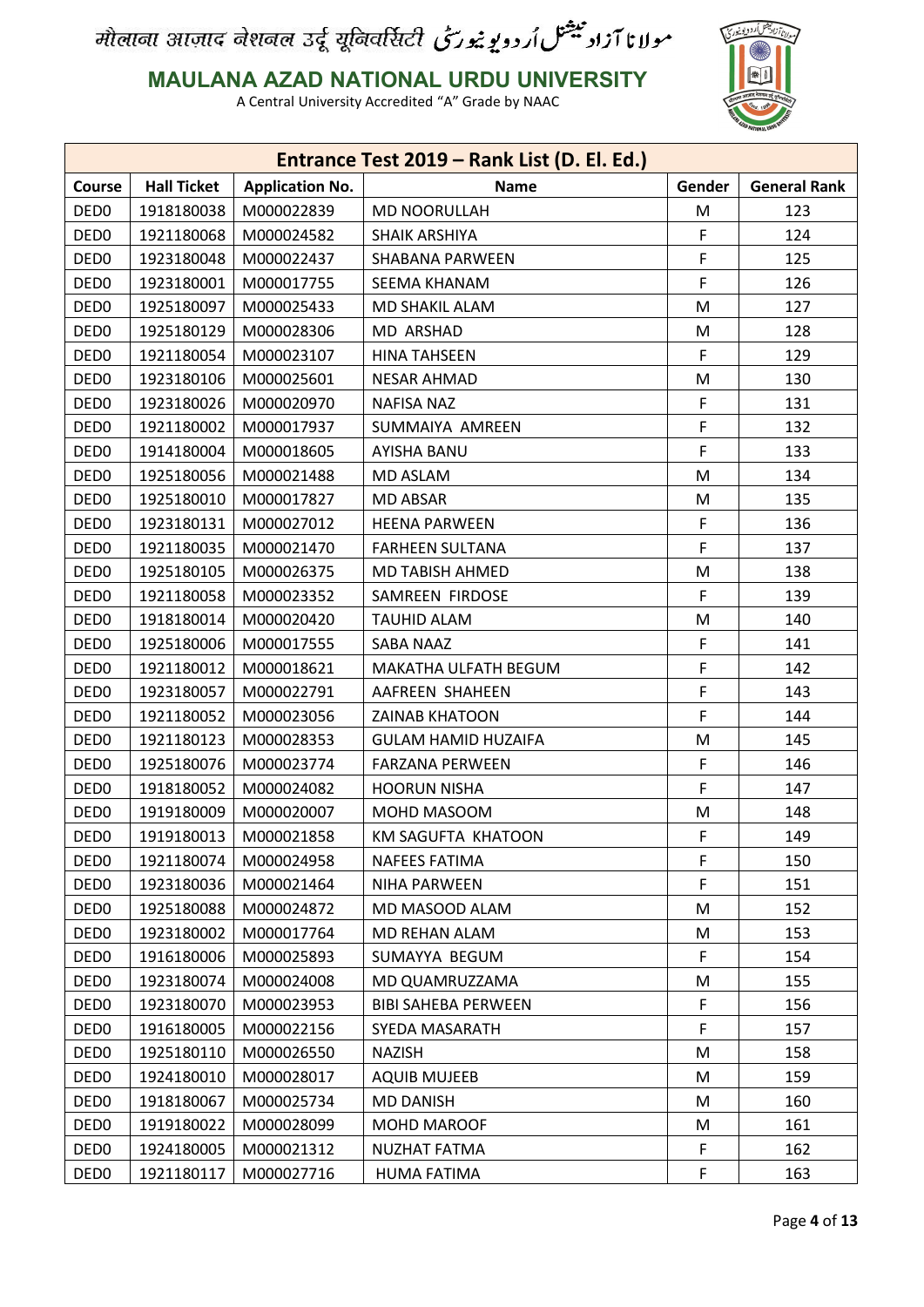

**MAULANA AZAD NATIONAL URDU UNIVERSITY**

|                  |                    |                        | Entrance Test 2019 - Rank List (D. El. Ed.) |        |                     |
|------------------|--------------------|------------------------|---------------------------------------------|--------|---------------------|
| <b>Course</b>    | <b>Hall Ticket</b> | <b>Application No.</b> | <b>Name</b>                                 | Gender | <b>General Rank</b> |
| DED <sub>0</sub> | 1921180038         | M000021556             | SABAHATH TASKEEN                            | F      | 164                 |
| DED <sub>0</sub> | 1925180066         | M000022508             | MD AKHLAQUR RAHMAN                          | M      | 165                 |
| DED <sub>0</sub> | 1921180120         | M000027860             | ASMA BEGUM                                  | F      | 166                 |
| DED <sub>0</sub> | 1921180030         | M000021208             | KAHKASHAN ANJUM                             | F      | 167                 |
| DED <sub>0</sub> | 1925180078         | M000023863             | <b>MD SHAHID</b>                            | M      | 168                 |
| DED <sub>0</sub> | 1918180093         | M000028545             | <b>MD SOHAIL</b>                            | M      | 169                 |
| DED <sub>0</sub> | 1919180002         | M000018528             | ABDUL MAJID                                 | M      | 170                 |
| DED <sub>0</sub> | 1925180125         | M000027773             | MD KAUSHAR PRAWEZ                           | M      | 171                 |
| DED <sub>0</sub> | 1921180010         | M000018334             | <b>FIRDOUS FATIMA</b>                       | F      | 172                 |
| DED <sub>0</sub> | 1923180086         | M000024395             | SALMA NASREEN                               | F      | 173                 |
| DED <sub>0</sub> | 1922180017         | M000027792             | S TABASSUM                                  | F      | 174                 |
| DED <sub>0</sub> | 1916180002         | M000019701             | <b>FIRDOUSE SULTANA</b>                     | F      | 175                 |
| DED <sub>0</sub> | 1921180113         | M000027643             | SHABANA BEGUM                               | F      | 176                 |
| DED <sub>0</sub> | 1921180059         | M000023355             | ARSHIYA BEGUM                               | F      | 177                 |
| DED <sub>0</sub> | 1913180002         | M000021373             | <b>MOHD SHAKIR</b>                          | M      | 178                 |
| DED <sub>0</sub> | 1923180032         | M000021047             | SABOOHI NAAZ                                | M      | 179                 |
| DED <sub>0</sub> | 1918180086         | M000027937             | <b>MD RAHMAT</b>                            | M      | 180                 |
| DED <sub>0</sub> | 1924180006         | M000021567             | <b>IRFANULLAH</b>                           | M      | 181                 |
| DED <sub>0</sub> | 1923180097         | M000024903             | MD MOQUIM HAIDER                            | М      | 182                 |
| DED <sub>0</sub> | 1925180111         | M000026642             | MD ZIAUL HAQUE                              | M      | 183                 |
| DED <sub>0</sub> | 1923180060         | M000022933             | ASGARI BEGUM                                | F      | 184                 |
| DED <sub>0</sub> | 1918180032         | M000022306             | NAGMA NAZ                                   | F      | 185                 |
| DED <sub>0</sub> | 1923180033         | M000021235             | UZMA JABIN                                  | F      | 186                 |
| DED <sub>0</sub> | 1925180028         | M000019608             | ABDUL MANNAN                                | M      | 187                 |
| DED <sub>0</sub> | 1925180033         | M000020008             | MD TAUSEEF RAZA ANSARI                      | M      | 188                 |
| DED <sub>0</sub> | 1918180010         | M000019691             | SANA FIRDAUS                                | F      | 189                 |
| DED <sub>0</sub> | 1918180030         | M000022107             | RUMANA ISRAR                                | F      | 190                 |
| DED <sub>0</sub> | 1925180096         | M000025358             | MD ZULFAQUAR                                | M      | 191                 |
| DED <sub>0</sub> | 1925180121         | M000027352             | MD MOJIBUR RAHMAN                           | M      | 192                 |
| DED <sub>0</sub> | 1921180129         | M000028958             | RAISHMA BEGUM                               | F      | 193                 |
| DED <sub>0</sub> | 1918180059         | M000024873             | MD JALALUDDIN                               | M      | 194                 |
| DED <sub>0</sub> | 1923180019         | M000019974             | ASHIYA ZAREEN                               | F      | 195                 |
| DED <sub>0</sub> | 1918180012         | M000020163             | MD NAEEMUDDIN                               | M      | 196                 |
| DED <sub>0</sub> | 1921180013         | M000018626             | MAQTEDAR NOUSHEEN BEGUM                     | F      | 197                 |
| DED <sub>0</sub> | 1923180091         | M000024758             | NAZIA AKHTER                                | F      | 198                 |
| DED <sub>0</sub> | 1923180082         | M000024219             | MD ASALAM REZA                              | M      | 199                 |
| DED <sub>0</sub> | 1923180079         | M000024188             | SAHAR FATIMA                                | F      | 200                 |
| DED <sub>0</sub> | 1925180037         | M000020237             | MD SHADAB                                   | M      | 201                 |
| DED <sub>0</sub> | 1925180055         | M000021383             | ARJUMAND BANO                               | F      | 202                 |
| DED <sub>0</sub> | 1921180121         | M000028152             | SADIYA MUBEEN                               | F      | 203                 |
| DED <sub>0</sub> | 1921180057         | M000023348             | FAIZA TARANNUM                              | F      | 204                 |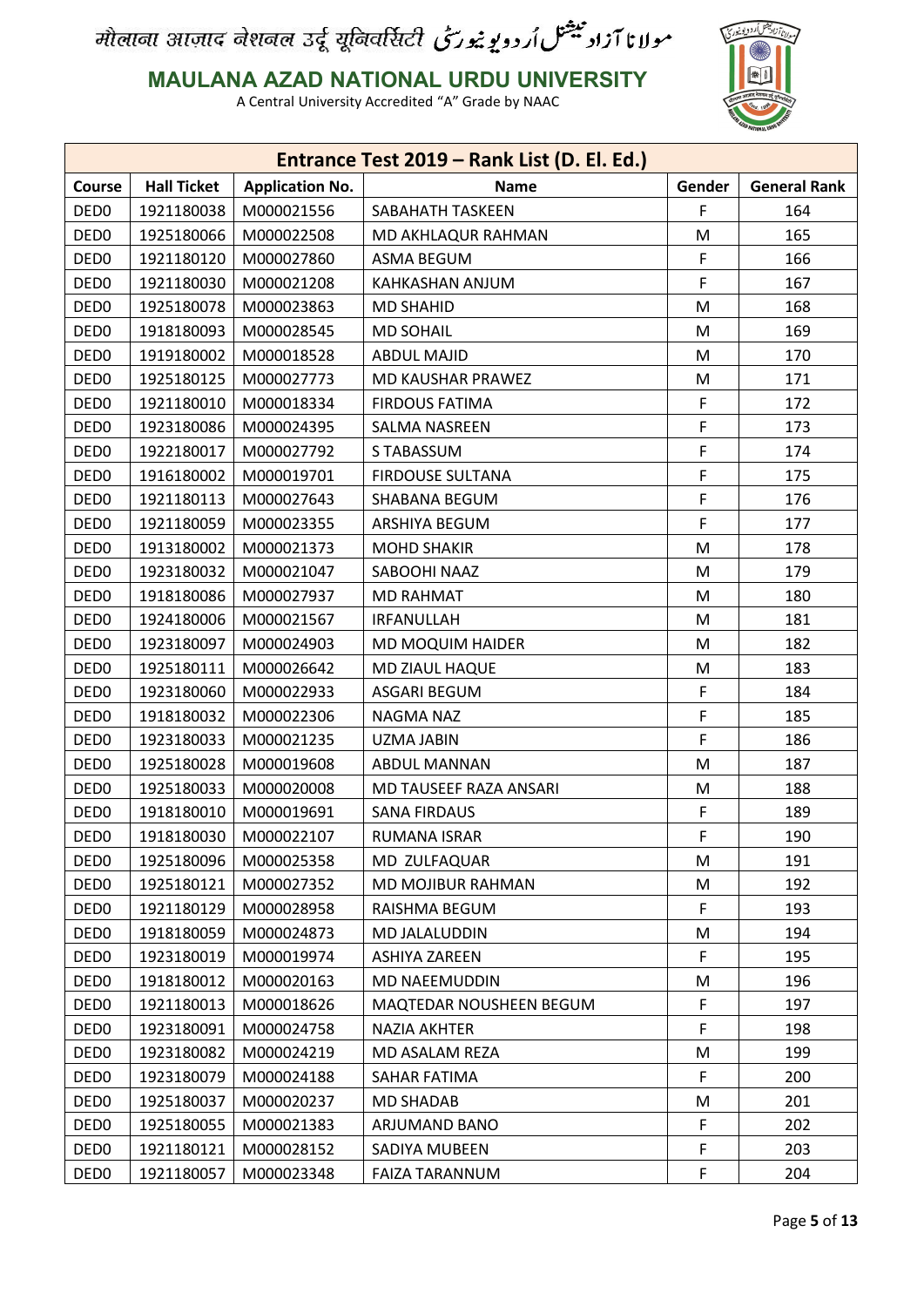

**MAULANA AZAD NATIONAL URDU UNIVERSITY**

|                  |                    |                        | Entrance Test 2019 - Rank List (D. El. Ed.) |        |                     |
|------------------|--------------------|------------------------|---------------------------------------------|--------|---------------------|
| <b>Course</b>    | <b>Hall Ticket</b> | <b>Application No.</b> | <b>Name</b>                                 | Gender | <b>General Rank</b> |
| DED <sub>0</sub> | 1923180165         | M000028893             | <b>FARZANA PERWEEN</b>                      | F      | 205                 |
| DED <sub>0</sub> | 1923180020         | M000019994             | AZRA NASIM                                  | F      | 206                 |
| DED <sub>0</sub> | 1923180128         | M000026674             | MD AAZAM                                    | M      | 207                 |
| DED <sub>0</sub> | 1921180017         | M000019077             | ASMA BEGUM                                  | F      | 208                 |
| DED <sub>0</sub> | 1921180007         | M000018192             | RESHMA BEGUM                                | F      | 209                 |
| DED <sub>0</sub> | 1918180017         | M000020803             | <b>GHOUSHIA TABASSUM</b>                    | F      | 210                 |
| DED <sub>0</sub> | 1922180004         | M000025631             | SHAIK THASLEEMA AKTHAR                      | F      | 211                 |
| DED <sub>0</sub> | 1923180143         | M000027628             | ZAKERA HABIB                                | F      | 212                 |
| DED <sub>0</sub> | 1923180113         | M000025917             | MD SHEHZAD KAUSER                           | M      | 213                 |
| DED <sub>0</sub> | 1923180051         | M000022543             | KAIFI AZMI                                  | M      | 214                 |
| DED <sub>0</sub> | 1925180134         | M000028819             | MOHD ISRAR ANSARI                           | M      | 215                 |
| DED <sub>0</sub> | 1923180103         | M000025385             | ANWARI BEGUM                                | F      | 216                 |
| DED <sub>0</sub> | 1923180109         | M000025761             | <b>MD SHAHAN SHAH</b>                       | M      | 217                 |
| DED <sub>0</sub> | 1921180034         | M000021462             | AYESHA BEGUM                                | F      | 218                 |
| DED <sub>0</sub> | 1923180055         | M000022684             | <b>SAMREEN KAUSAR</b>                       | F.     | 219                 |
| DED <sub>0</sub> | 1923180027         | M000020989             | MD ABU ZAFAR ALAM                           | M      | 220                 |
| DED <sub>0</sub> | 1923180118         | M000026151             | <b>ZEENAT FATIMA</b>                        | F      | 221                 |
| DED <sub>0</sub> | 1922180021         | M000028192             | SHAIK RESHMA                                | F      | 222                 |
| DED <sub>0</sub> | 1921180110         | M000027572             | RESHMA BEGUM                                | F      | 223                 |
| DED <sub>0</sub> | 1923180072         | M000023976             | <b>NUSRAT JAHAN</b>                         | F      | 224                 |
| DED <sub>0</sub> | 1923180006         | M000018533             | <b>UMME SALMA</b>                           | F      | 225                 |
| DED <sub>0</sub> | 1921180021         | M000019544             | TAYABA NAHEED                               | F      | 226                 |
| DED <sub>0</sub> | 1923180028         | M000020991             | <b>SIRI FARHEEN</b>                         | F      | 227                 |
| DED <sub>0</sub> | 1925180067         | M000022597             | MD NADIM AKHTAR                             | M      | 228                 |
| DED <sub>0</sub> | 1925180044         | M000020578             | SHAZIA PERWEEN                              | F      | 229                 |
| DED <sub>0</sub> | 1923180145         | M000027682             | NADIYA NAZ                                  | F.     | 230                 |
| DED <sub>0</sub> | 1925180001         | M000017417             | <b>MD SHABAN ALI</b>                        | M      | 231                 |
| DED <sub>0</sub> | 1925180087         | M000024742             | SAIYADA NAZMEEN                             | F.     | 232                 |
| DED <sub>0</sub> | 1923180144         | M000027657             | NAZYA HABIB                                 | F      | 233                 |
| DED <sub>0</sub> | 1921180066         | M000024340             | FAHMEEDA BEGUM                              | F      | 234                 |
| DED <sub>0</sub> | 1923180084         | M000024281             | MD SHAHBAZ ALAM                             | M      | 235                 |
| DED <sub>0</sub> | 1923180080         | M000024198             | SHAHZADI                                    | F      | 236                 |
| DED <sub>0</sub> | 1919180023         | M000028105             | <b>MOHD UWAIS KHAN</b>                      | M      | 237                 |
| DED <sub>0</sub> | 1921180118         | M000027737             | RAFATH HASHMI                               | F      | 238                 |
| DED <sub>0</sub> | 1921180075         | M000024996             | ASMA BEGUM                                  | F      | 239                 |
| DED <sub>0</sub> | 1925180026         | M000019314             | ABRAR AHMAD                                 | M      | 240                 |
| DED <sub>0</sub> | 1923180111         | M000025836             | MINSAR ALAM                                 | M      | 241                 |
| DED <sub>0</sub> | 1923180148         | M000027991             | FARHAT JAHAN                                | F.     | 242                 |
| DED <sub>0</sub> | 1921180112         | M000027624             | <b>FARHEEN BEGUM</b>                        | F      | 243                 |
| DED <sub>0</sub> | 1921180027         | M000020751             | YASMEEN BEGUM                               | F      | 244                 |
| DED <sub>0</sub> | 1921180100         | M000027192             | MOHD ZUBAIR AHMED                           | M      | 245                 |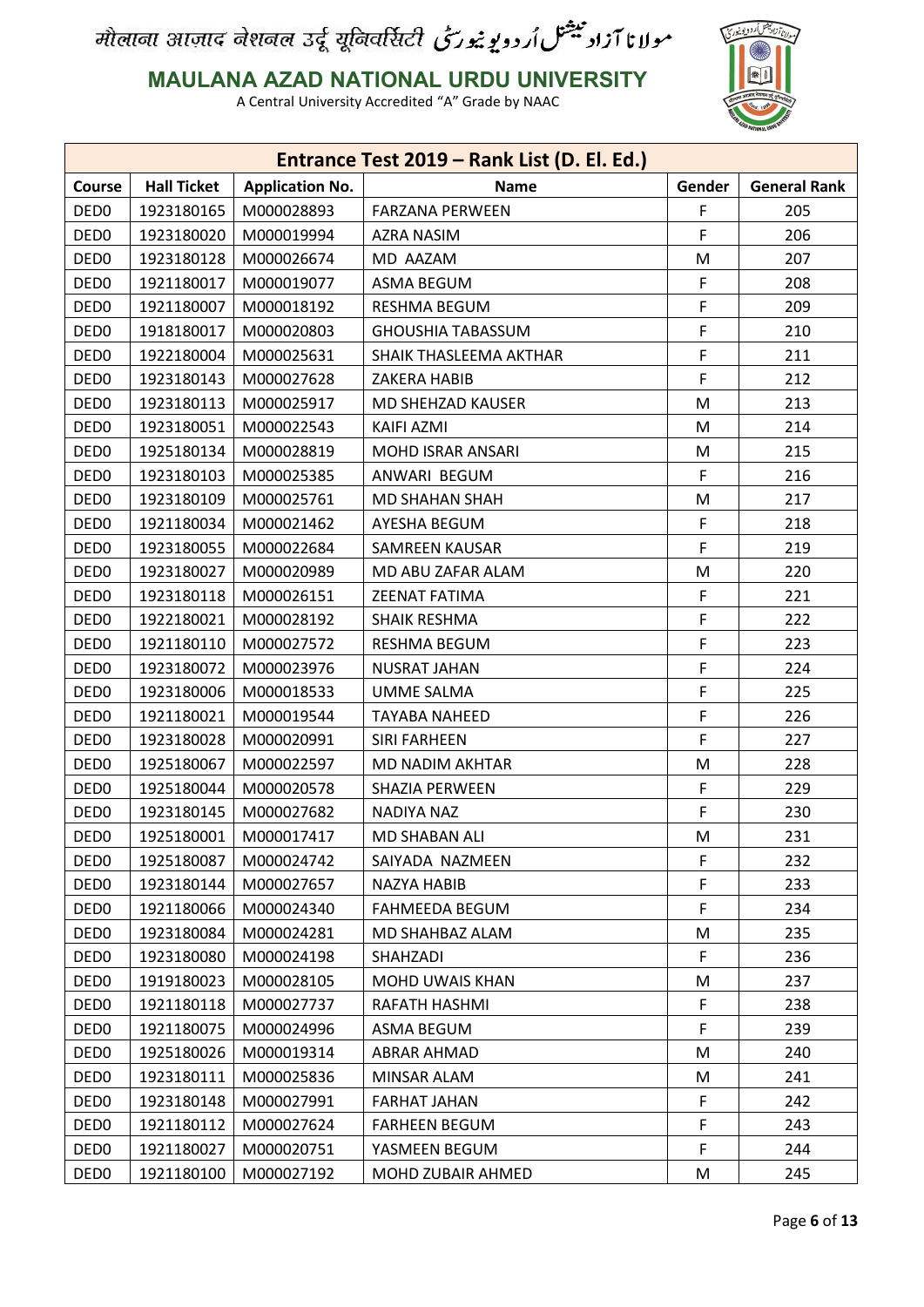

#### **MAULANA AZAD NATIONAL URDU UNIVERSITY**

|                  |                    |                        | Entrance Test 2019 - Rank List (D. El. Ed.) |        |                     |
|------------------|--------------------|------------------------|---------------------------------------------|--------|---------------------|
| Course           | <b>Hall Ticket</b> | <b>Application No.</b> | <b>Name</b>                                 | Gender | <b>General Rank</b> |
| DED <sub>0</sub> | 1923180142         | M000027616             | MD MUMTAJ HUSSAIN                           | M      | 246                 |
| DED <sub>0</sub> | 1923180068         | M000023576             | MD DILDAR HUSSAIN                           | M      | 247                 |
| DED <sub>0</sub> | 1923180153         | M000028083             | ABU NASAR SABA                              | M      | 248                 |
| DED <sub>0</sub> | 1923180014         | M000019519             | <b>NISHA NAAZ</b>                           | F      | 249                 |
| DED <sub>0</sub> | 1921180116         | M000027691             | SABA                                        | F      | 250                 |
| DED <sub>0</sub> | 1923180053         | M000022661             | <b>BUSHRA RAHMANI</b>                       | F      | 251                 |
| DED <sub>0</sub> | 1923180031         | M000021010             | <b>HEENA TABASSUM</b>                       | F      | 252                 |
| DED <sub>0</sub> | 1921180114         | M000027646             | <b>FOUZIA KHATOON</b>                       | F      | 253                 |
| DED <sub>0</sub> | 1925180103         | M000026247             | MD ASIF RAZA                                | M      | 254                 |
| DED <sub>0</sub> | 1923180015         | M000019527             | <b>MD FARHAN</b>                            | M      | 255                 |
| DED <sub>0</sub> | 1923180100         | M000025085             | MD MURSHID ALAM                             | M      | 256                 |
| DED <sub>0</sub> | 1923180124         | M000026411             | RAZIA SULTANA                               | F      | 257                 |
| DED <sub>0</sub> | 1918180054         | M000024295             | SALMA ASLAMI                                | F      | 258                 |
| DED <sub>0</sub> | 1921180069         | M000024620             | SYEDA ATIYA MOHAMMEDI                       | M      | 259                 |
| DED <sub>0</sub> | 1923180021         | M000020419             | <b>ISMAT PRAWEEN</b>                        | F      | 260                 |
| DED <sub>0</sub> | 1921180093         | M000026325             | SABA BEGUM                                  | F      | 261                 |
| DED <sub>0</sub> | 1925180050         | M000021128             | <b>MERAJ AHMAD</b>                          | M      | 262                 |
|                  |                    |                        | GUNDLURU MOHAMMAD FARHAN                    |        |                     |
| DED <sub>0</sub> | 1922180018         | M000027835             | ALAM                                        | M      | 263                 |
| DED <sub>0</sub> | 1923180167         | M000028961             | <b>NAZREEN NIGAR</b>                        | F      | 264                 |
| DED <sub>0</sub> | 1921180022         | M000020255             | <b>UZMA TAHMEEN</b>                         | F      | 265                 |
| DED <sub>0</sub> | 1921180107         | M000027486             | <b>BI BI SAFOORA</b>                        | F      | 266                 |
| DED <sub>0</sub> | 1922180005         | M000027420             | RIZWANA SYED                                | F      | 267                 |
| DED <sub>0</sub> | 1923180164         | M000028889             | ZARRIN NIGAR                                | F      | 268                 |
| DED <sub>0</sub> | 1925180120         | M000027261             | MD MUSHTAQUE ALAM                           | M      | 269                 |
| DED <sub>0</sub> | 1913180005         | M000024425             | MOHSINA JABI                                | F      | 270                 |
| DED <sub>0</sub> | 1921180032         | M000021308             | ROKIAYA KHATOON                             | F      | 271                 |
| DED <sub>0</sub> | 1923180003         | M000017814             | <b>MD KAMRAN</b>                            | M      | 272                 |
| DED <sub>0</sub> | 1921180009         | M000018279             | <b>ISHRATH FARHANA</b>                      | F      | 273                 |
| DED <sub>0</sub> | 1921180001         | M000017431             | <b>SHAIK ISMAIL</b>                         | M      | 274                 |
| DED <sub>0</sub> | 1918180033         | M000022478             | <b>SHAISTA PERWEEN</b>                      | F      | 275                 |
| DED <sub>0</sub> | 1921180119         | M000027763             | NASREEN BEGUM                               | F      | 276                 |
| DED <sub>0</sub> | 1923180088         | M000024614             | MD AQUIB ALAM                               | M      | 277                 |
| DED <sub>0</sub> | 1924180009         | M000027819             | TARIQUE AZIZ                                | M      | 278                 |
| DED <sub>0</sub> | 1921180061         | M000023764             | <b>UMERA TABASSUM</b>                       | M      | 279                 |
| DED <sub>0</sub> | 1921180065         | M000024330             | SAMREEN BEGUM                               | F      | 280                 |
| DED <sub>0</sub> | 1922180012         | M000027717             | ASMA BEE SHAIK                              | F      | 281                 |
| DED <sub>0</sub> | 1923180108         | M000025757             | <b>FARHA NOORI</b>                          | F      | 282                 |
| DED <sub>0</sub> | 1923180129         | M000026683             | <b>FARHAT SURAIYA</b>                       | F      | 283                 |
| DED <sub>0</sub> | 1923180066         | M000023409             | MD ALI ASHRAF                               | M      | 284                 |
| DED <sub>0</sub> | 1925180022         | M000019001             | <b>FASAL WASEEM</b>                         | M      | 285                 |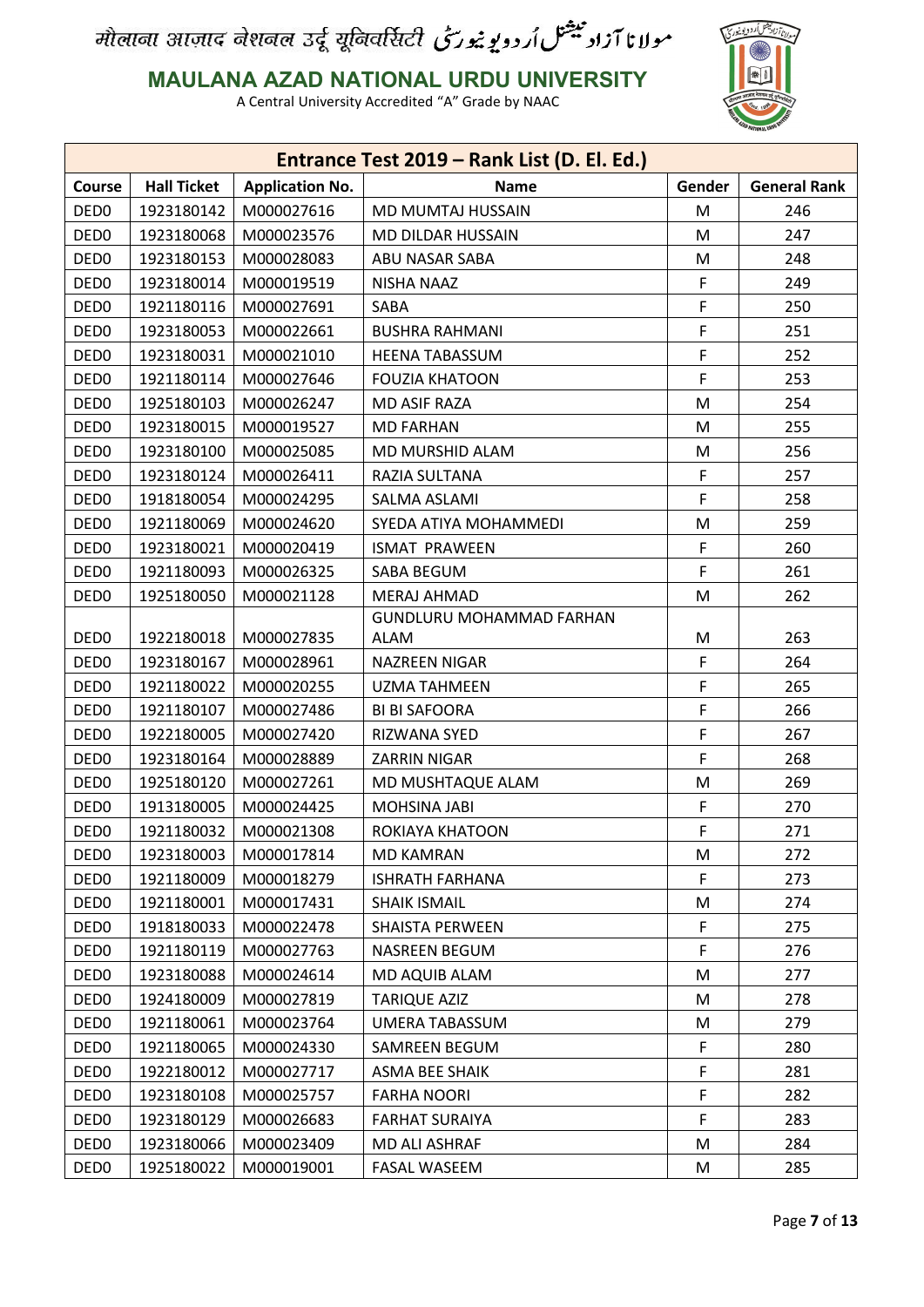

#### **MAULANA AZAD NATIONAL URDU UNIVERSITY**

|                  |                    |                        | Entrance Test 2019 - Rank List (D. El. Ed.) |        |                     |
|------------------|--------------------|------------------------|---------------------------------------------|--------|---------------------|
| Course           | <b>Hall Ticket</b> | <b>Application No.</b> | <b>Name</b>                                 | Gender | <b>General Rank</b> |
| DED <sub>0</sub> | 1922180001         | M000021711             | <b>CHOWDRY TAMEEM</b>                       | F      | 286                 |
| DED <sub>0</sub> | 1918180092         | M000028513             | MD IRFAN AMJAD                              | M      | 287                 |
| DED <sub>0</sub> | 1923180170         | M000029026             | <b>MD FIROZ</b>                             | M      | 288                 |
| DED <sub>0</sub> | 1923180159         | M000028561             | MD SADDAM                                   | M      | 289                 |
| DED <sub>0</sub> | 1921180125         | M000028642             | <b>NAZIA BEGUM</b>                          | F      | 290                 |
| DED <sub>0</sub> | 1925180128         | M000028161             | MD JAHANGIR ALAM                            | M      | 291                 |
| DED <sub>0</sub> | 1921180083         | M000025682             | <b>SHAISTA FIRDOUS</b>                      | F      | 292                 |
| DED <sub>0</sub> | 1923180166         | M000028924             | SALEHA PERWEEN                              | F      | 293                 |
| DED <sub>0</sub> | 1923180073         | M000023983             | <b>RUHI PARWEEN</b>                         | F      | 294                 |
| DED <sub>0</sub> | 1921180051         | M000022900             | <b>ISHRATH SULTANA</b>                      | F      | 295                 |
| DED <sub>0</sub> | 1921180015         | M000019047             | SAFIYA SULTANA                              | F      | 296                 |
| DED <sub>0</sub> | 1919180014         | M000022148             | NAVEEL AHMAD KHAN                           | M      | 297                 |
| DED <sub>0</sub> | 1921180025         | M000020503             | ZAKERA BEGUM                                | F      | 298                 |
| DED <sub>0</sub> | 1924180003         | M000020655             | ASMA TAHREEM                                | F      | 299                 |
| DED <sub>0</sub> | 1925180024         | M000019179             | MD AKRAM ALAM                               | M      | 300                 |
| DED <sub>0</sub> | 1923180007         | M000018693             | MD MAHBOOB ALAM                             | M      | 301                 |
| DED <sub>0</sub> | 1914180002         | M000018519             | S SHAJIYA                                   | F      | 302                 |
| DED <sub>0</sub> | 1919180018         | M000025769             | MUNAZZAM ALI KHAN                           | M      | 303                 |
| DED <sub>0</sub> | 1918180026         | M000022016             | DARAKHSHAN FARHEEN                          | F.     | 304                 |
| DED <sub>0</sub> | 1925180042         | M000020366             | MD MASOOD ALAM                              | M      | 305                 |
| DED <sub>0</sub> | 1921180128         | M000028866             | <b>IMTIYAZ AHMED</b>                        | M      | 306                 |
| DED <sub>0</sub> | 1923180058         | M000022798             | NOORSHAH PERWEEN                            | F      | 307                 |
| DED <sub>0</sub> | 1921180126         | M000028764             | <b>TASNEEM QAMAR</b>                        | F      | 308                 |
| DED <sub>0</sub> | 1918180089         | M000028295             | AABID HUSAIN                                | M      | 309                 |
| DED <sub>0</sub> | 1921180033         | M000021431             | <b>FARZANA BEGUM</b>                        | F      | 310                 |
| DED <sub>0</sub> | 1925180048         | M000020921             | SARFRAJ ALAM                                | M      | 311                 |
| DED <sub>0</sub> | 1923180078         | M000024175             | <b>SHADAN FARHAT</b>                        | F      | 312                 |
| DED <sub>0</sub> | 1921180055         | M000023209             | SABA BEGUM                                  | F      | 313                 |
| DED <sub>0</sub> | 1913180012         | M000028854             | ABDUL HASSEB MODASSIR                       | M      | 314                 |
| DED <sub>0</sub> | 1921180062         | M000023776             | UZMA TABASSUM                               | F      | 315                 |
| DED <sub>0</sub> | 1923180034         | M000021237             | <b>LUBNA JABIN</b>                          | F      | 316                 |
| DED <sub>0</sub> | 1923180089         | M000024628             | <b>SANA NOOR</b>                            | F      | 317                 |
| DED <sub>0</sub> | 1921180094         | M000026357             | <b>TANVEER BEGUM</b>                        | F      | 318                 |
| DED <sub>0</sub> | 1925180051         | M000021261             | MD AKIL AHMAD                               | M      | 319                 |
| DED <sub>0</sub> | 1919180016         | M000025694             | MD TANFIZ AHMED                             | М      | 320                 |
| DED <sub>0</sub> | 1921180014         | M000018877             | MAHEMOODA BEGUM                             | F      | 321                 |
| DED <sub>0</sub> | 1923180094         | M000024825             | <b>IFTEKHAR AHMAD</b>                       | M      | 322                 |
| DED <sub>0</sub> | 1925180089         | M000024890             | MD HAMID HUSAIN                             | M      | 323                 |
| DED <sub>0</sub> | 1921180086         | M000025738             | <b>SYED RAFEEQ</b>                          | M      | 324                 |
| DED <sub>0</sub> | 1921180036         | M000021478             | <b>MUBEEN BEGUM</b>                         | F      | 325                 |
| DED <sub>0</sub> | 1918180065         | M000025448             | ABDUL KHALIQUE                              | M      | 326                 |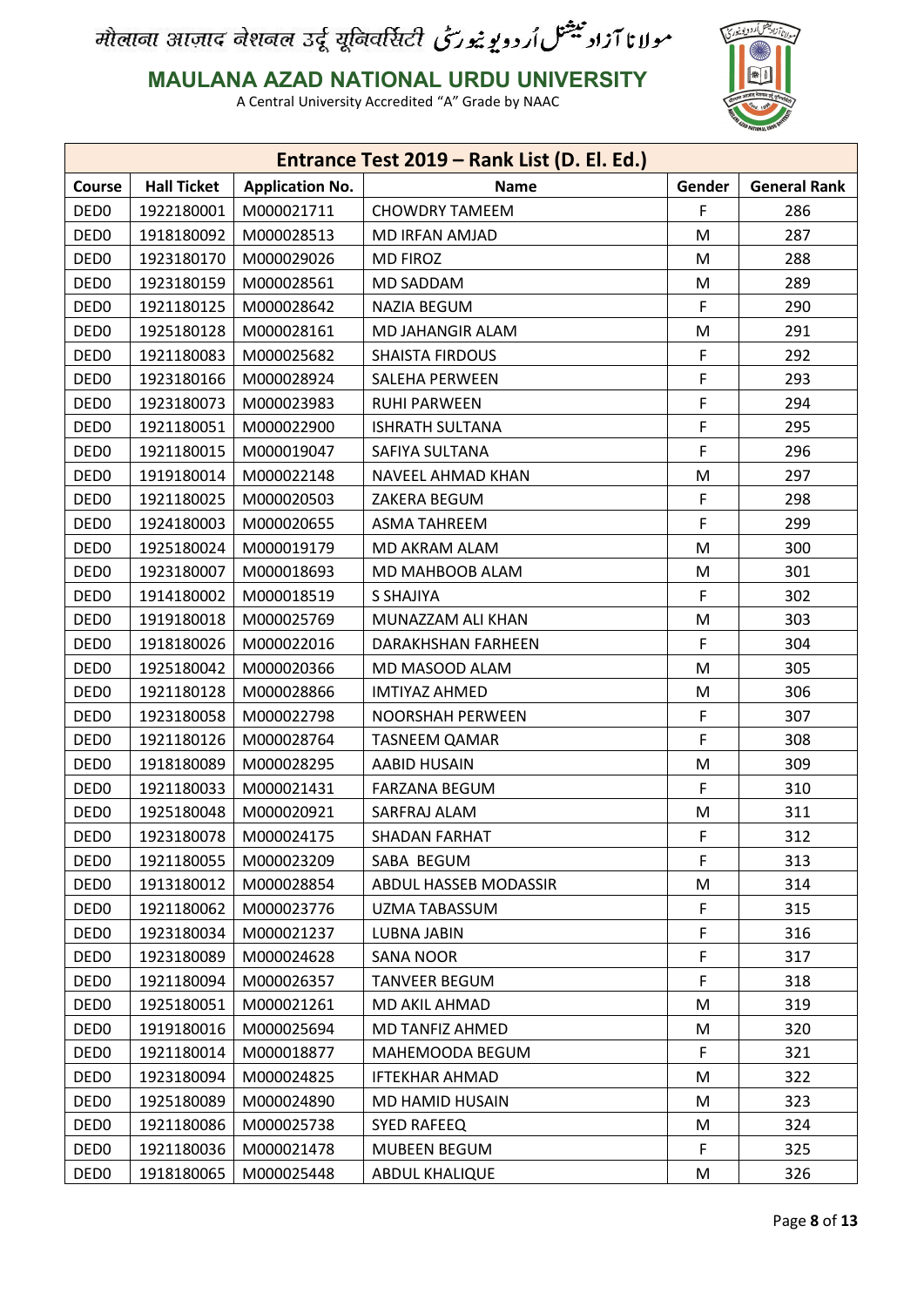

**MAULANA AZAD NATIONAL URDU UNIVERSITY**

|                  |                    |                        | Entrance Test 2019 - Rank List (D. El. Ed.) |        |                     |
|------------------|--------------------|------------------------|---------------------------------------------|--------|---------------------|
| Course           | <b>Hall Ticket</b> | <b>Application No.</b> | <b>Name</b>                                 | Gender | <b>General Rank</b> |
| DED <sub>0</sub> | 1925180043         | M000020496             | <b>MD ASHRAF</b>                            | M      | 327                 |
| DED <sub>0</sub> | 1921180023         | M000020479             | <b>SAMREEN KHATOON</b>                      | F      | 328                 |
| DED <sub>0</sub> | 1921180104         | M000027370             | AZEEMA TABASSUM                             | F      | 329                 |
| DED <sub>0</sub> | 1924180007         | M000021877             | NASEEMA                                     | F      | 330                 |
| DED <sub>0</sub> | 1921180003         | M000017943             | MEHJABEEN SULTANA                           | F      | 331                 |
| DED <sub>0</sub> | 1921180024         | M000020495             | TABASSUM BEGUM                              | F      | 332                 |
| DED <sub>0</sub> | 1921180011         | M000018527             | YASEEN FIRDOUSE KHATOON                     | F      | 333                 |
| DED <sub>0</sub> | 1921180076         | M000025027             | SHAIK ZUMMA BI                              | F      | 334                 |
| DED <sub>0</sub> | 1918180001         | M000017380             | MD SHARAFAT ANSARI                          | M      | 335                 |
| DED <sub>0</sub> | 1925180135         | M000028829             | MAIMUN NISHA PRAVEEN                        | F      | 336                 |
| DED <sub>0</sub> | 1921180020         | M000019338             | <b>HUMERA FIRDOUSE</b>                      | F      | 337                 |
| DED <sub>0</sub> | 1922180013         | M000027736             | SABIHA SHAIK                                | F      | 338                 |
| DED <sub>0</sub> | 1921180078         | M000025353             | SHAISTA BANO                                | F      | 339                 |
| DED <sub>0</sub> | 1923180016         | M000019581             | DANISHTA PARWEEN                            | F      | 340                 |
| DED <sub>0</sub> | 1923180044         | M000022239             | HUSNE ABED                                  | F      | 341                 |
| DED <sub>0</sub> | 1922180014         | M000027759             | PATHAN MUBEENA                              | F      | 342                 |
| DED <sub>0</sub> | 1925180122         | M000027447             | <b>MD TAUKIR ALAM</b>                       | M      | 343                 |
| DED <sub>0</sub> | 1921180082         | M000025660             | ANJUM FATIMA                                | F      | 344                 |
| DED <sub>0</sub> | 1925180127         | M000028112             | MD FIROZ ALAM                               | M      | 345                 |
| DED <sub>0</sub> | 1918180041         | M000022914             | <b>MD JARRAR</b>                            | M      | 346                 |
| DED <sub>0</sub> | 1923180095         | M000024832             | RANA NAZ                                    | F      | 347                 |
| DED <sub>0</sub> | 1923180081         | M000024206             | <b>ZUBEDA KHATOON</b>                       | F      | 348                 |
| DED <sub>0</sub> | 1918180075         | M000026435             | MASIHA NAZ                                  | F      | 349                 |
| DED <sub>0</sub> | 1925180065         | M000022466             | SANA NAZ ZAFAR                              | F      | 350                 |
| DED <sub>0</sub> | 1921180016         | M000019049             | RAHMATH UNNISA                              | F      | 351                 |
| DED <sub>0</sub> | 1918180018         | M000020823             | NAZRANA KHATOON                             | F      | 352                 |
| DED <sub>0</sub> | 1922180002         | M000023535             | <b>SALMA SYED</b>                           | F      | 353                 |
| DED <sub>0</sub> | 1922180026         | M000028581             | PATAN HAZEERA                               | F      | 354                 |
| DED <sub>0</sub> | 1925180092         | M000025233             | <b>KASHISH ABER</b>                         | F      | 355                 |
| DED <sub>0</sub> | 1916180009         | M000027603             | ABDUL KAREEM                                | M      | 356                 |
| DED <sub>0</sub> | 1921180124         | M000028451             | <b>SYED ISMAIL</b>                          | M      | 357                 |
| DED <sub>0</sub> | 1924180004         | M000020877             | MUHAMMAD AFZAL                              | M      | 358                 |
| DED <sub>0</sub> | 1918180002         | M000018132             | S N SHABBI KHATOON                          | F      | 359                 |
| DED <sub>0</sub> | 1923180075         | M000024011             | <b>ERAM SULTANA</b>                         | F      | 360                 |
| DED <sub>0</sub> | 1921180101         | M000027232             | AHMADI BEGUM KHAJA NAJMUDDIN                | F      | 361                 |
| DED <sub>0</sub> | 1918180016         | M000020606             | NIKHAT PERWEEN                              | F      | 362                 |
| DED <sub>0</sub> | 1922180015         | M000027770             | SHAIK SHAHENA BE                            | F      | 363                 |
| DED <sub>0</sub> | 1918180074         | M000026252             | MD EKRAM                                    | M      | 364                 |
| DED <sub>0</sub> | 1921180048         | M000022713             | <b>UMME HANI</b>                            | F      | 365                 |
| DED <sub>0</sub> | 1921180053         | M000023066             | SOFIYA BEGUM                                | F      | 366                 |
| DED <sub>0</sub> | 1922180011         | M000027699             | SHAREEFA KALAKATLA                          | F      | 367                 |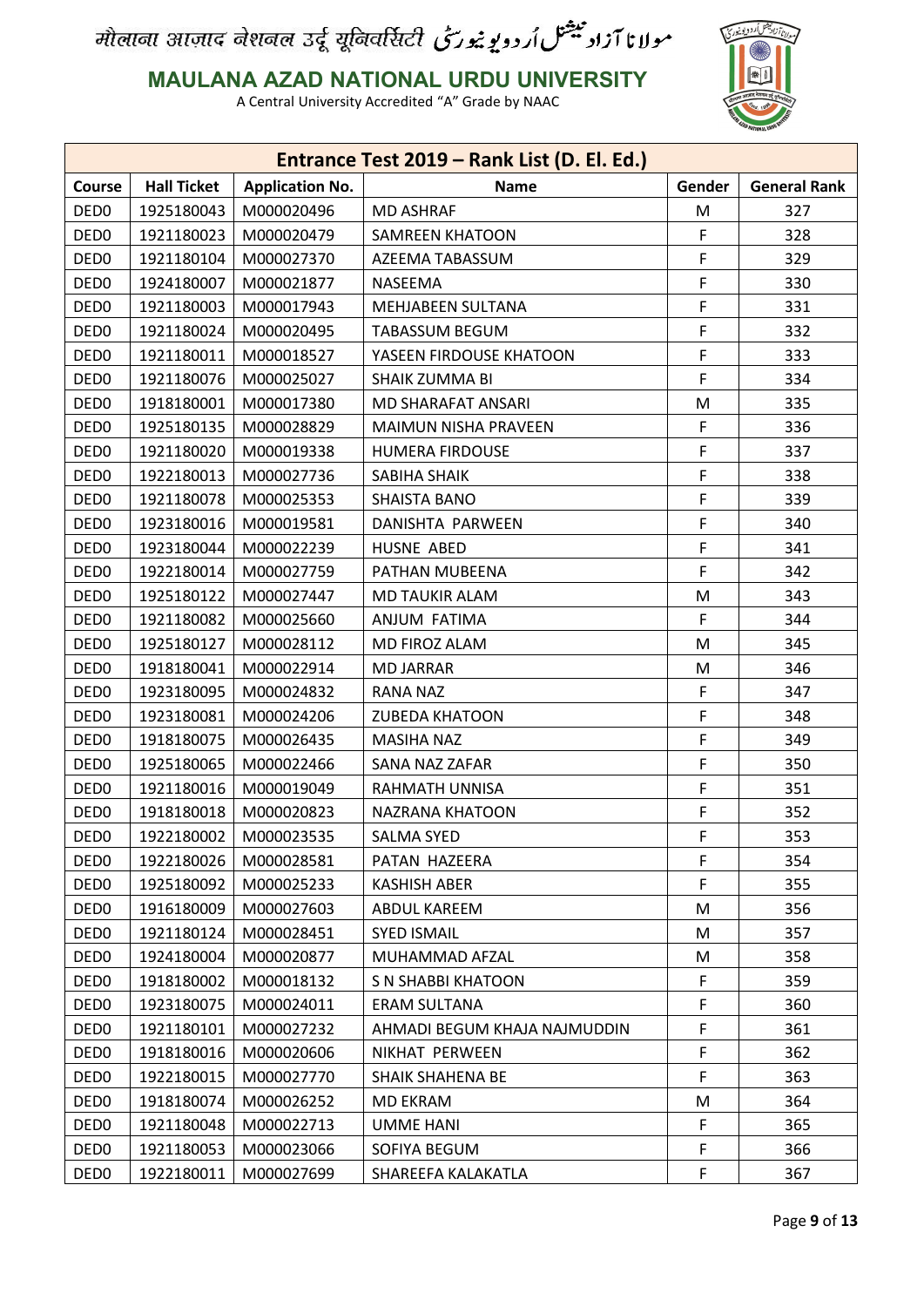

#### **MAULANA AZAD NATIONAL URDU UNIVERSITY**

|                  |                    |                        | Entrance Test 2019 - Rank List (D. El. Ed.) |        |                     |
|------------------|--------------------|------------------------|---------------------------------------------|--------|---------------------|
| Course           | <b>Hall Ticket</b> | <b>Application No.</b> | <b>Name</b>                                 | Gender | <b>General Rank</b> |
| DED <sub>0</sub> | 1925180081         | M000024083             | <b>AASIF RAZA</b>                           | M      | 368                 |
| DED <sub>0</sub> | 1921180105         | M000027445             | SYEDA ASIFA                                 | F      | 369                 |
| DED <sub>0</sub> | 1921180019         | M000019307             | SHAZIA JABEEN                               | F      | 370                 |
| DED <sub>0</sub> | 1918180072         | M000026030             | MD GUFRAN ALAM                              | M      | 371                 |
| DED <sub>0</sub> | 1921180028         | M000020765             | SABA BEGUM                                  | F      | 372                 |
| DED <sub>0</sub> | 1918180084         | M000027735             | MD ASIF                                     | M      | 373                 |
| DED <sub>0</sub> | 1921180060         | M000023464             | <b>SAMREEN BEGUM</b>                        | F      | 374                 |
| DED <sub>0</sub> | 1923180122         | M000026408             | NIGAR FATMA                                 | F      | 375                 |
| DED <sub>0</sub> | 1918180003         | M000018471             | MD SALIM ARSHAD                             | M      | 376                 |
| DED <sub>0</sub> | 1921180084         | M000025701             | <b>HEENA JABEEN</b>                         | F      | 377                 |
| DED <sub>0</sub> | 1922180020         | M000028189             | <b>SHAIK MAKSURA</b>                        | F      | 378                 |
| DED <sub>0</sub> | 1918180006         | M000019245             | ANAM FATMA                                  | F      | 379                 |
| DED <sub>0</sub> | 1923180155         | M000028154             | TAJ BANO                                    | F      | 380                 |
| DED <sub>0</sub> | 1923180127         | M000026646             | <b>FAKHRA KHATOON KHATOON</b>               | F      | 381                 |
| DED <sub>0</sub> | 1921180018         | M000019293             | <b>ZOHREEN FATIMA</b>                       | F      | 382                 |
| DED <sub>0</sub> | 1918180079         | M000026714             | MD NAUSHAD ALAM                             | M      | 383                 |
| DED <sub>0</sub> | 1923180064         | M000023356             | <b>MD KALAM</b>                             | M      | 384                 |
| DED <sub>0</sub> | 1921180047         | M000022644             | MEHRUNNISA BEGUM                            | F      | 385                 |
| DED <sub>0</sub> | 1918180029         | M000022084             | MD SHAMIM AZAD                              | M      | 386                 |
| DED <sub>0</sub> | 1923180045         | M000022245             | <b>TABASSUM NAZ</b>                         | F      | 387                 |
| DED <sub>0</sub> | 1918180037         | M000022815             | <b>MD RIZWAN</b>                            | M      | 388                 |
| DED <sub>0</sub> | 1923180132         | M000027023             | ABDUS SAMAD                                 | M      | 389                 |
| DED <sub>0</sub> | 1923180046         | M000022250             | SITARA PERWEEN                              | F      | 390                 |
| DED <sub>0</sub> | 1913180003         | M000023267             | <b>IFRA FAROOQUI</b>                        | F      | 391                 |
| DED <sub>0</sub> | 1925180108         | M000026488             | <b>ABDUL BARI</b>                           | M      | 392                 |
| DED <sub>0</sub> | 1921180111         | M000027590             | RUBEENA BEGUM                               | F.     | 393                 |
| DED <sub>0</sub> | 1925180082         | M000024140             | MD NADIM AKHTAR                             | M      | 394                 |
| DED <sub>0</sub> | 1918180087         | M000028032             | MD QAMAR RAZA NOORI                         | M      | 395                 |
| DED <sub>0</sub> | 1918180055         | M000024308             | SADIA ZAFAR                                 | M      | 396                 |
| DED <sub>0</sub> | 1921180006         | M000018033             | RASHEEDA BEGUM                              | F      | 397                 |
| DED <sub>0</sub> | 1918180015         | M000020530             | WASIM AKRAM                                 | M      | 398                 |
| DED <sub>0</sub> | 1925180071         | M000023113             | <b>GHAZIA SALAM</b>                         | F      | 399                 |
| DED <sub>0</sub> | 1923180092         | M000024768             | MD FURKAN ALAM                              | M      | 400                 |
| DED <sub>0</sub> | 1923180107         | M000025672             | NIKHAT PARWEEN                              | F      | 401                 |
| DED <sub>0</sub> | 1918180024         | M000021704             | <b>TARANNUM KHATOON</b>                     | F      | 402                 |
| DED <sub>0</sub> | 1918180068         | M000025749             | <b>MD ARSHAD</b>                            | M      | 403                 |
| DED <sub>0</sub> | 1923180005         | M000018027             | <b>MD ASHRAF</b>                            | M      | 404                 |
| DED <sub>0</sub> | 1925180019         | M000018809             | ARSHI RAHMANI                               | F.     | 405                 |
| DED <sub>0</sub> | 1925180018         | M000018806             | MD UMAR                                     | M      | 406                 |
| DED <sub>0</sub> | 1923180116         | M000026052             | MD NOSHER ALAM                              | M      | 407                 |
| DED <sub>0</sub> | 1916180004         | M000022149             | <b>TABASSUM SULTANA</b>                     | F      | 408                 |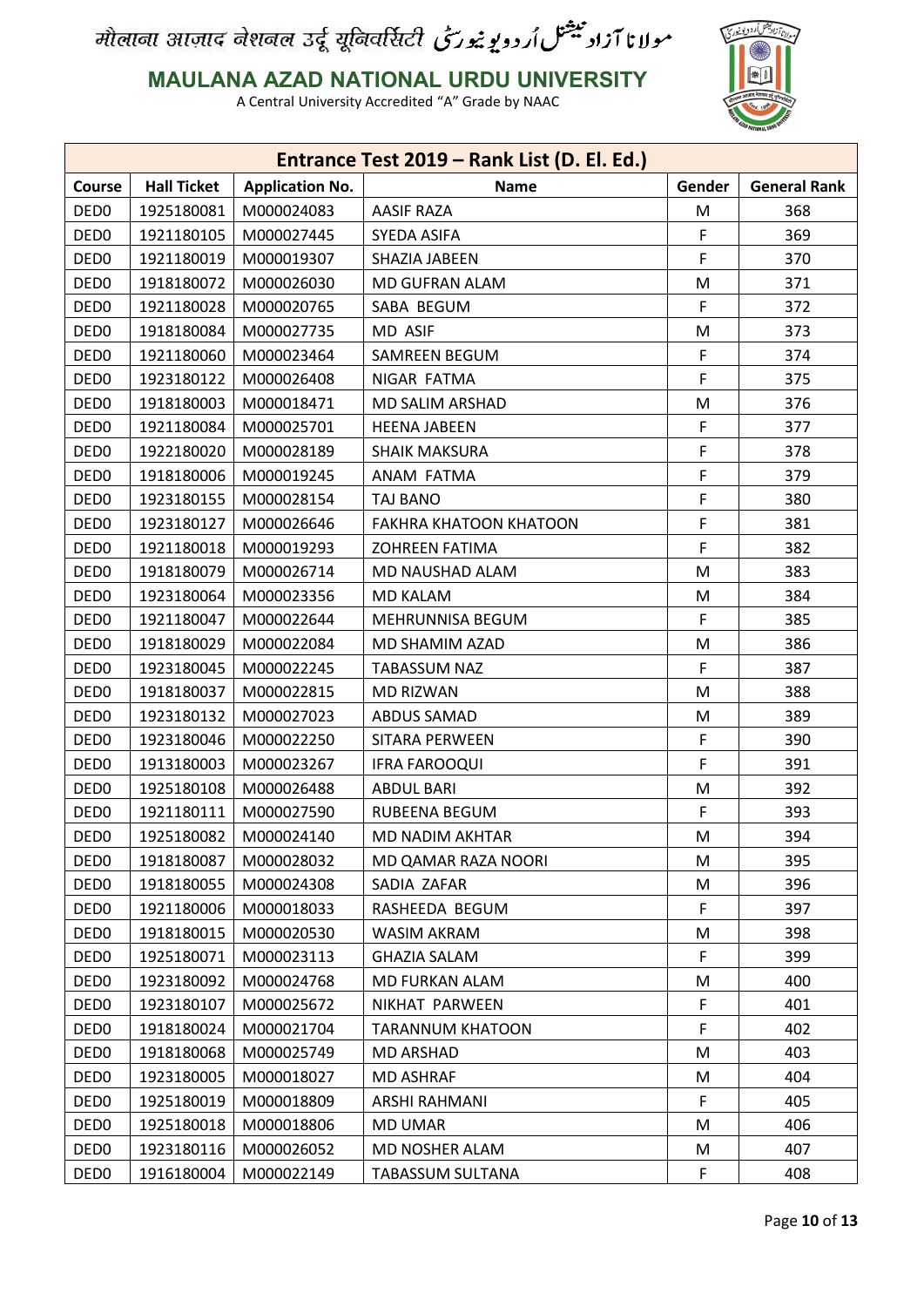

#### **MAULANA AZAD NATIONAL URDU UNIVERSITY**

|                  |                    |                        | Entrance Test 2019 - Rank List (D. El. Ed.) |        |                     |
|------------------|--------------------|------------------------|---------------------------------------------|--------|---------------------|
| Course           | <b>Hall Ticket</b> | <b>Application No.</b> | <b>Name</b>                                 | Gender | <b>General Rank</b> |
| DED <sub>0</sub> | 1925180080         | M000023965             | MD SHAHBAZ AKHTER                           | M      | 409                 |
| DED <sub>0</sub> | 1923180120         | M000026319             | TASHAFFI FATIMA                             | F      | 410                 |
| DED <sub>0</sub> | 1925180070         | M000023111             | AASIYA SALAM                                | F      | 411                 |
| DED <sub>0</sub> | 1921180056         | M000023210             | SAMREEN FATIMA                              | F      | 412                 |
| DED <sub>0</sub> | 1918180069         | M000025922             | <b>NASIM AHMAD</b>                          | M      | 413                 |
| DED <sub>0</sub> | 1923180162         | M000028690             | <b>MD NASIM AKHTAR</b>                      | М      | 414                 |
| DED <sub>0</sub> | 1925180106         | M000026379             | QAISAR AZAM                                 | M      | 415                 |
| DED <sub>0</sub> | 1921180029         | M000021183             | NEHA BEGUM                                  | F      | 416                 |
| DED <sub>0</sub> | 1923180023         | M000020795             | <b>KOMAL PARWEEN</b>                        | F      | 417                 |
| DED <sub>0</sub> | 1923180126         | M000026552             | <b>BIBI SHAMS BAZGHA</b>                    | F      | 418                 |
| DED <sub>0</sub> | 1922180008         | M000027611             | <b>FARHANA SUNKESULA</b>                    | F      | 419                 |
| DED <sub>0</sub> | 1923180025         | M000020929             | SOFIA AZMI                                  | F      | 420                 |
| DED <sub>0</sub> | 1919180003         | M000018722             | MOHD AZIM                                   | M      | 421                 |
| DED <sub>0</sub> | 1922180010         | M000027663             | <b>SANIYA SHAIK</b>                         | F      | 422                 |
| DED <sub>0</sub> | 1918180062         | M000025003             | MD HAROON RASHID                            | M      | 423                 |
| DED <sub>0</sub> | 1921180079         | M000025394             | <b>FAZILATH FATIMA</b>                      | F      | 424                 |
| DED <sub>0</sub> | 1922180009         | M000027623             | SHAHEERA PALAGIRI                           | F      | 425                 |
| DED <sub>0</sub> | 1921180132         | M000029035             | RESHMA BEGUM                                | F      | 426                 |
| DED <sub>0</sub> | 1913180011         | M000026867             | KM SABIYA BANO                              | F      | 427                 |
| DED <sub>0</sub> | 1925180025         | M000019303             | <b>SHAKIR ALAM</b>                          | M      | 428                 |
| DED <sub>0</sub> | 1925180014         | M000018446             | MD ISHTIYAQUE ALAM                          | M      | 429                 |
| DED <sub>0</sub> | 1919180011         | M000021758             | <b>MADINA KHAN</b>                          | F      | 430                 |
| DED <sub>0</sub> | 1923180154         | M000028118             | NISHA ANZUM                                 | F      | 431                 |
| DED <sub>0</sub> | 1922180022         | M000028195             | KARAMALA ASMA                               | F      | 432                 |
| DED <sub>0</sub> | 1925180021         | M000018913             | NIYAMATI KHATOON                            | F      | 433                 |
| DED <sub>0</sub> | 1918180048         | M000023220             | MD NAUMAN ADIL                              | M      | 434                 |
| DED <sub>0</sub> | 1923180087         | M000024501             | <b>SHABANA SHAHEEN</b>                      | F      | 435                 |
| DED <sub>0</sub> | 1923180071         | M000023967             | <b>BIBI UMMATI</b>                          | F      | 436                 |
| DED <sub>0</sub> | 1921180103         | M000027343             | SANA TABASSUM                               | F      | 437                 |
| DED <sub>0</sub> | 1925180029         | M000019834             | MASUM RAZA                                  | M      | 438                 |
| DED <sub>0</sub> | 1918180064         | M000025250             | <b>HENA PARWEEN</b>                         | F      | 439                 |
| DED <sub>0</sub> | 1925180060         | M000021823             | MD SAJID                                    | M      | 440                 |
| DED <sub>0</sub> | 1922180024         | M000028249             | <b>SHAIK MUBEENA</b>                        | F      | 441                 |
| DED <sub>0</sub> | 1918180039         | M000022887             | ABDUL RASHEED                               | M      | 442                 |
| DED <sub>0</sub> | 1923180098         | M000025004             | <b>NAILA KHATOON</b>                        | F.     | 443                 |
| DED <sub>0</sub> | 1923180041         | M000022218             | <b>TAFSEER AHMAD</b>                        | M      | 444                 |
| DED <sub>0</sub> | 1914180005         | M000018614             | SHAIK ZAVERYA BANU                          | F      | 445                 |
| DED <sub>0</sub> | 1925180031         | M000019913             | <b>HERAM BENAZEER</b>                       | F      | 446                 |
| DED <sub>0</sub> | 1918180085         | M000027802             | MD SARTAJ ALI                               | M      | 447                 |
| DED <sub>0</sub> | 1914180001         | M000017852             | SHAIK AIESHA BANU                           | F      | 448                 |
| DED <sub>0</sub> | 1918180063         | M000025066             | MD SHAMIM AHMAD                             | M      | 449                 |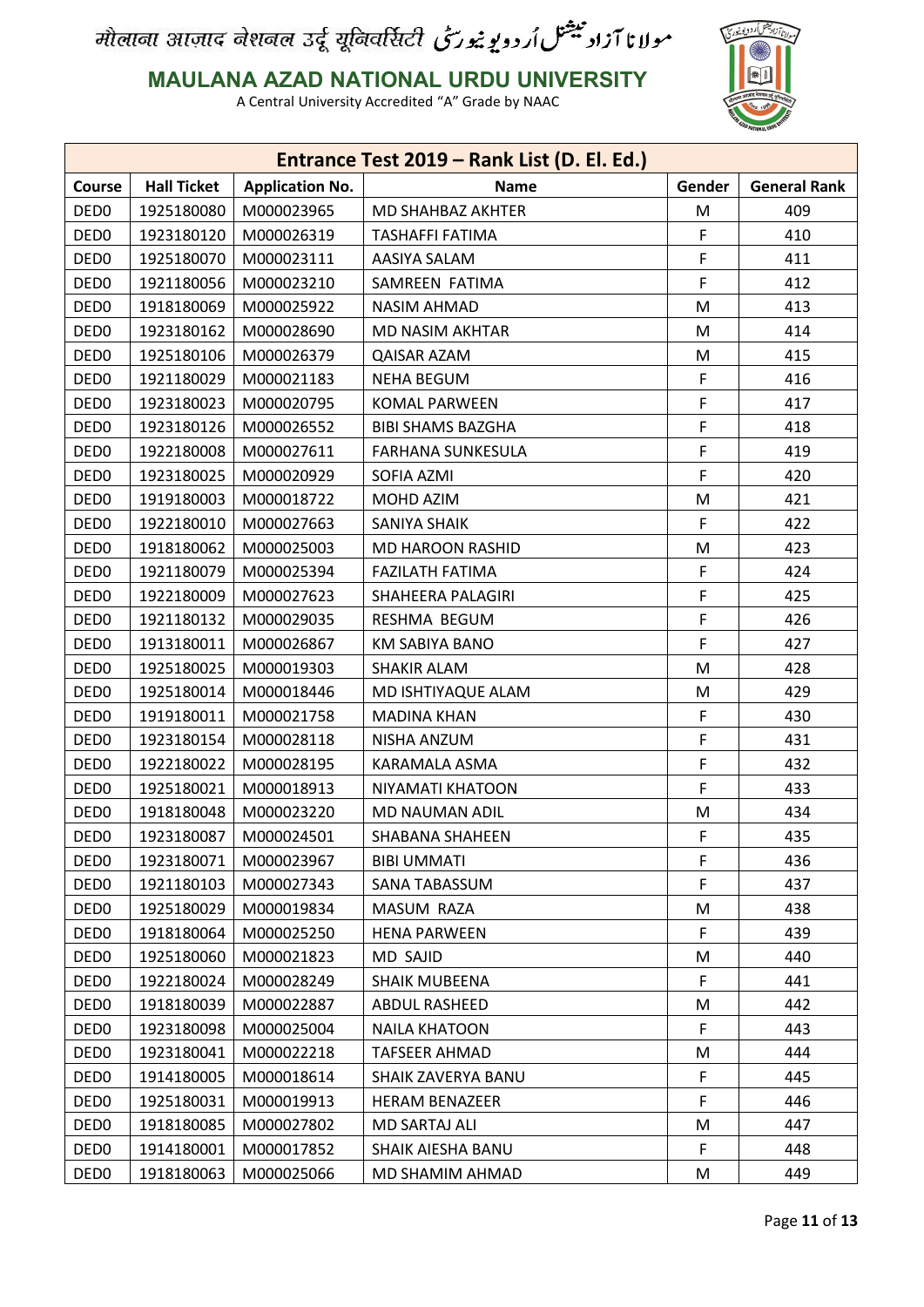

**MAULANA AZAD NATIONAL URDU UNIVERSITY**

|                  |                    |                        | Entrance Test 2019 - Rank List (D. El. Ed.) |        |                     |
|------------------|--------------------|------------------------|---------------------------------------------|--------|---------------------|
| Course           | <b>Hall Ticket</b> | <b>Application No.</b> | <b>Name</b>                                 | Gender | <b>General Rank</b> |
| DED <sub>0</sub> | 1923180040         | M000022163             | <b>MD SARFRAZ</b>                           | M      | 450                 |
| DED <sub>0</sub> | 1923180042         | M000022223             | MD SHAHAZAD AKHTER                          | M      | 451                 |
| DED <sub>0</sub> | 1914180003         | M000018555             | MUNZIRA BANU                                | F      | 452                 |
| DED <sub>0</sub> | 1925180112         | M000026682             | <b>MD YASEEN</b>                            | М      | 453                 |
| DED <sub>0</sub> | 1923180076         | M000024058             | KISHWARE HUMA                               | F      | 454                 |
| DED <sub>0</sub> | 1923180038         | M000021660             | AISHA RAHMANI                               | F      | 455                 |
| DED <sub>0</sub> | 1918180095         | M000028886             | MD AZAD                                     | M      | 456                 |
| DED <sub>0</sub> | 1923180149         | M000028029             | <b>SHAKELA KHATOON</b>                      | F      | 457                 |
| DED <sub>0</sub> | 1918180058         | M000024778             | <b>IQBAL YOUSUF</b>                         | M      | 458                 |
| DED <sub>0</sub> | 1925180039         | M000020245             | <b>MD SAJID</b>                             | M      | 459                 |
| DED <sub>0</sub> | 1923180139         | M000027493             | <b>BIBI FARHEEN ZAFAR</b>                   | F      | 460                 |
| DED <sub>0</sub> | 1918180036         | M000022561             | <b>MD SALAHUDDIN</b>                        | М      | 461                 |
| DED <sub>0</sub> | 1923180043         | M000022238             | SAGUFTA NAAZ                                | F      | 462                 |
| DED <sub>0</sub> | 1918180046         | M000023157             | <b>MD RAHAT ALI</b>                         | М      | 463                 |
| DED <sub>0</sub> | 1918180078         | M000026713             | <b>FARHAT JAHAN</b>                         | F      | 464                 |
| DED <sub>0</sub> | 1918180021         | M000021240             | <b>MD TANVEER</b>                           | М      | 465                 |
| DED <sub>0</sub> | 1919180021         | M000027436             | MOHD MUNEER AALAM                           | M      | 466                 |
| DED <sub>0</sub> | 1923180085         | M000024358             | <b>OBAID ASKARI</b>                         | M      | 467                 |
| DED <sub>0</sub> | 1925180030         | M000019891             | <b>MD TARIQUE ANWER</b>                     | М      | 468                 |
| DED <sub>0</sub> | 1916180008         | M000027299             | <b>NEHA ANJUM</b>                           | F      | 469                 |
| DED <sub>0</sub> | 1921180097         | M000026670             | SADIA TABASUM                               | F      | 470                 |
| DED <sub>0</sub> | 1921180005         | M000018006             | <b>DILSHAD BEGM</b>                         | F      | 471                 |
| DED <sub>0</sub> | 1918180091         | M000028420             | SHAHNAZ FATMA                               | F      | 472                 |
| DED <sub>0</sub> | 1925180116         | M000027031             | MD MERAJ ALAM                               | M      | 473                 |
| DED <sub>0</sub> | 1922180025         | M000028250             | <b>SHAIK HEERA</b>                          | F      | 474                 |
| DED <sub>0</sub> | 1913180008         | M000025539             | <b>KM MUBASHEERA</b>                        | F      | 475                 |
| DED <sub>0</sub> | 1919180006         | M000019128             | <b>SHAISTA PERWEEN</b>                      | F      | 476                 |
| DED <sub>0</sub> | 1918180071         | M000025998             | <b>MD IBRAHIM</b>                           | М      | 477                 |
| DED <sub>0</sub> | 1923180022         | M000020692             | MD DANYAL                                   | M      | 478                 |
| DED <sub>0</sub> | 1921180108         | M000027490             | SALMA BEGUM                                 | F      | 479                 |
| DED <sub>0</sub> | 1921180085         | M000025704             | KAHKASHAN JABEEN                            | F      | 480                 |
| DED <sub>0</sub> | 1925180062         | M000022025             | MD AAMIL IQUBAL                             | M      | 481                 |
| DED <sub>0</sub> | 1925180038         | M000020240             | <b>MD ISMAIL</b>                            | M      | 482                 |
| DED <sub>0</sub> | 1918180073         | M000026139             | ZEESHAN YOUSUF                              | M      | 483                 |
| DED <sub>0</sub> | 1925180023         | M000019135             | MD ABUNASAR                                 | M      | 484                 |
| DED <sub>0</sub> | 1923180125         | M000026476             | KHUSHBOO PERWEEN                            | F.     | 485                 |
| DED <sub>0</sub> | 1925180094         | M000025347             | <b>ZEENAT NAZ</b>                           | F      | 486                 |
| DED <sub>0</sub> | 1922180003         | M000025005             | KHADEERUN SYED                              | F      | 487                 |
| DED <sub>0</sub> | 1925180054         | M000021358             | <b>GULAM RABBANI</b>                        | M      | 488                 |
| DED <sub>0</sub> | 1923180104         | M000025491             | KAJAL RIZWAN                                | F      | 489                 |
| DED <sub>0</sub> | 1918180094         | M000028702             | MD EJAZ                                     | M      | 490                 |